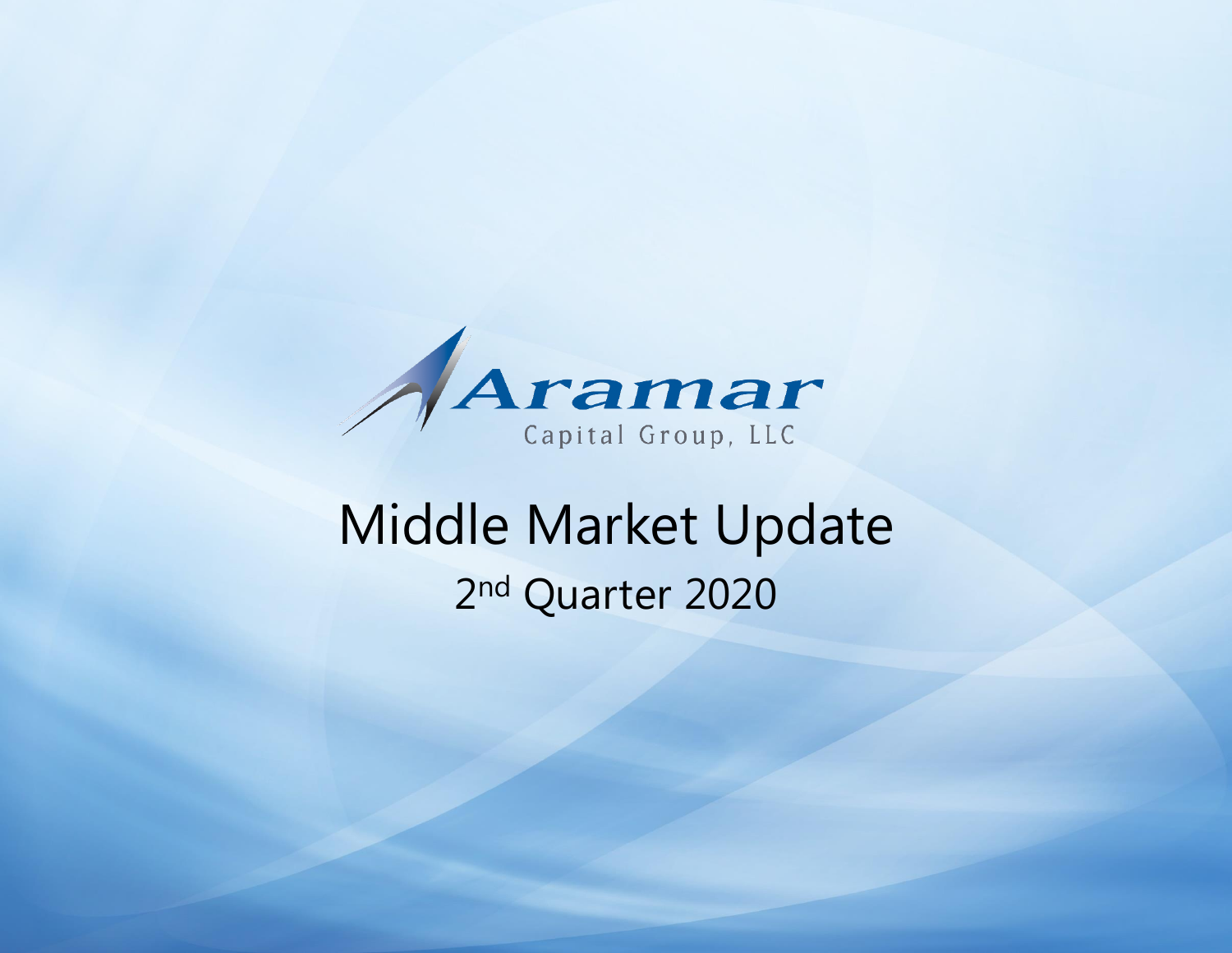### Second Quarter Economic Performance and Future Outlook

#### **Federal Reserve Perspective**

- The coronavirus outbreak is causing tremendous human and economic hardship in the U.S. and around the world; in response, the Federal Reserve committed to using its full range of tools to support the U.S. economy, thereby promoting its maximum employment and price stability goals $1$ 
	- The FOMC elected to maintain the target federal funds rate range of 0.00% to 0.25% and expects this range to remain unchanged for the foreseeable future, until it is confident that the economy has weathered recent events
	- To support the flow of credit to households and businesses, the Fed will increase its holdings of Treasuries and agency RMBS and CMBS to sustain smooth market functioning, thereby fostering a more effective transmission of monetary policy
- As a result of the stress tests conducted by the Federal Reserve Board, 34 of the largest banks will be required to preserve capital by suspending share repurchases, capping dividend payments, and allowing dividends according to a formula based on recent income<sup>1</sup>

#### **Employment**

- The U.S. unemployment rate increased to 11.1% at the end of Q2 2020, as compared to 4.4% at the end of Q1 2020, with the number of unemployed persons at 17.8M<sup>2</sup>
	- The July unemployment rate was 10.2%., down from a peak of 14.7% in April
- The number of unemployed persons who were on temporary layoff decreased from a high of 18.1 million in April to 10.6 million in June, as a result of the phased business reopenings across the country<sup>2</sup>
	- In June, 31.3% of employed people, or 44.6 million workers, worked remotely specifically because of the pandemic; this does not include those whose telework was unrelated to or predated the pandemic
- The CARES Act's \$600 weekly federal unemployment benefit, which ended on July 31<sup>st</sup>, resulted in 68% of unemployed people in the U.S. being eligible for benefits that exceed what they had been earning, with a median replacement rate of  $134\%$  of lost earnings<sup>3</sup>

#### **U.S. Treasury Securities**

The 10-year U.S. Treasury Note yield fell from an average of 1.37% in Q1 2020 to an average of 0.69% in Q2 2020 $4.5$ 

|                                        | Q3 2019 | Q4 2019 | Q1 2020   | Q <sub>2</sub> 20 <sub>20</sub> |
|----------------------------------------|---------|---------|-----------|---------------------------------|
| 5-year Treasury Note                   | 1.63%   | 1.61%   | 1.14%     | 0.36%                           |
| 10-year Treasury Note                  | 1.80%   | 1.79%   | 1.37%     | 0.69%                           |
| 30-year Treasury Note                  | 2.29%   | 2.25%   | 1.87%     | 1.38%                           |
| 10-year Treasury (Inflation Protected) | 0.16%   | 0.15%   | $-0.06\%$ | $-0.48%$                        |

- *1. U.S. Federal Reserve*
- *2. Bureau of Labor Statistics*
- *3. National Bureau of Economic Research*
- *4. U.S. Department of Treasury*
- *5. Federal Reserve Economic Data*
- *6. Business Roundtable*

#### **Real Gross Domestic Product (GDP) YoY Growth**



#### **Outlook for 2020**

- Business Roundtable's CEO Economic Outlook Survey, a composite index of CEO plans for capital spending and hiring and expectations for sales over the next six months, had an index reading of 34.3 in Q2 2020, down 38.4 points from Q1 2020 and the lowest reading since Q2 2009<sup>6</sup>
	- 73% of CEOs surveyed expect their businesses to recover to pre-COVID levels by the end of 2021
	- 95% of CEOs have expanded flexible work arrangements and 100% have adopted or plan to adopt physical distancing measures at their facilities
- U.S. real Q2 2020 GDP declined at an eye-popping annual rate of 32.9%; real Q2 GDP was \$4.31T, down only 7.0% from Q1 GDP of \$4.63T7
	- The 32.9% figure is misleading in volatile environments; it represents the difference between Q1 2020 GDP and what Q1 2021 GDP would be if GDP were to fall 7.0% quarter-over-quarter for the next three quarters<sup>8</sup>
	- The Congressional Budget Office (CBO) expects the U.S. real GDP to grow by 12.4% during the second half of 2020 and to recover to its pre-COVID level by the middle of 2022<sup>9</sup>
- Federal spending to assist those impacted by the pandemic is projected to increase the federal deficit by \$2.2T in fiscal 2020 and by \$0.6T in 2021<sup>9</sup>
- The U.S. Consumer Confidence Index decreased in July to 92.6, down from 98.3 in June and 120.0 at the end of Q1 2020 due to the contraction in economic activity and surge in unemployment claims<sup>10</sup>
	- ― Short-term consumer optimism fell in July, with 31.6% of people expecting conditions to improve over the next six months, down from 42.4% in June
- The world economy will operate at a projected 90% of its capacity until a vaccine removes the need for social distancing and other prevention  $measures<sup>11</sup>$

*8. Oaktree Capital Management, L.P.*

*9. Congressional Budget Office*

Capital Group, LLC

*<sup>7.</sup> U.S. Bureau of Economic Analysis*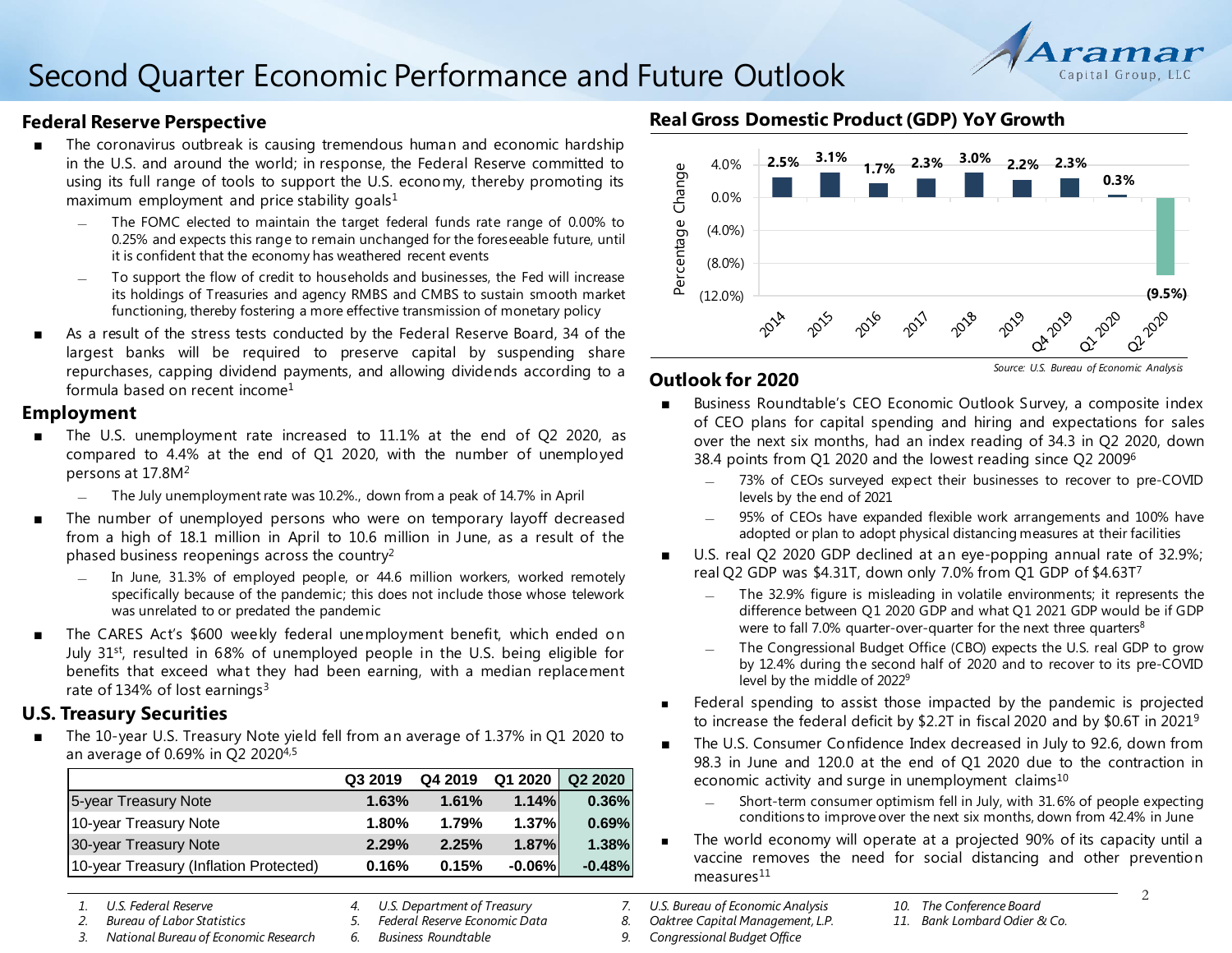

### Mergers and Acquisitions and Private Equity

#### **Mergers and Acquisitions**

- Global mergers and acquisitions (M&A) activity totaled \$308.9B during Q2 2020, a 47.9% decrease in deal value compared to Q1 2020; over the same period, the deal count dropped by  $39.0\%$  to  $2,630<sup>1</sup>$ 
	- The decline in transaction value from Q1 2020 continued into Q2 2020, driven by global economic uncertainty due to business shutdowns and social distancing measures related to the COVID-19 pandemic
	- The global impact is further evident from the 52.7% decrease (\$901.6B) in year-over-year (YoY) deal value from H1 2019 to H1 2020
- U.S. M&A value totaled \$66.8B in Q2 2020, representing a 67.8% decrease compared with Q1 2020; U.S. M&A volume fell by 29.6% to 884 transactions over the same period $1$ 
	- Total deal value in H1 2020 was \$274.5B as double-digit declines across all sectors in the U.S. market led to the lowest H1 activity since 2003
	- Despite being the first country impacted by the virus, China's deal market was relatively resilient, with YoY declines of only 7.4% and 20.1% in deal count and deal value, respectively
	- Europe suffered a decrease in M&A transaction value of 30.6%, even with the \$35.6B Aon/Willis Tower merger, the largest transaction of the year thus far
- During H1 2020, median North American M&A EV/EBITDA multiples have remained relatively steady and are the highest they have been in over a decade at 10.5x, as compared to 10.2x for H1 20192,3
	- As the pandemic made accurately assessing asset value more difficult, many investors turned to alternative valuation methods to evaluate business prospects and earnings
- Cross-border M&A volume, which accounted for 72.3% of global M&A activity, was \$223.4B in Q2 2020, a 35.8% decrease in value compared with Q2 2019<sup>1</sup>
	- There has been a downturn in global cross-border M&A as people all over the world have been required to follow strict social distancing measures that prohibit cross-border in-person meetings or site visits; this has slowed the deal-making process as companies are forced to complete transactions virtually or to postpone their consummation

#### **U.S. M&A Activity**



*Sources: Mergermarket, Refinitiv, FactSet*

- *1. MergerMarket*
- *2. PitchBook*
- *3. These multiples reflect prices paid for mainly public companies and do not account for smaller private company transactions that tend to change hands at much lower multiples*

#### **U.S. Private Equity Deal Flow**



#### **Private Equity**

- After U.S. private equity (PE) fundraising decreased slightly to \$45.2B in Q1 2020 across 46 funds, fundraising posted healthy figures of \$56.5B in Q2 2020 across 55 funds, and 2020 is now on pace with 2018's total capital raised<sup>2</sup>
	- PE funds' ability to raise more funds during Q2 as compared to Q1, despite increased restrictions and uncertainty due to the coronavirus pandemic, signals investors' optimism for economic recovery
	- Mega-funds accounted for nearly half of all fundraising, with a particular focus on the technology sector, and are expected to continue to lead in fundraising volume and value through the rest of 2020
- U.S. PE deal value was \$140.3B across 789 transactions in O2 2020, representing a 24.7% drop in value and a 43.0% decrease in volume compared with  $Q1 2020^2$ 
	- In Q2 2020, deal closings were driven by short-term investing and rescue financing for businesses with near-term cash flow needs<sup>2</sup>
	- The majority of PE deals in Q2 2020 were portfolio company add-on acquisitions, which comprised 57.1% of all deals in Q2 2020<sup>2</sup>
	- There was almost \$1.7T in PE dry powder globally at the end of Q2 2020, and private debt funds have been proliferating, meaning acquirers likely will continue to seek new investment opportunities<sup>4</sup>
- There has been a large increase in deals being broken by buyers citing the MAC (material adverse change) clause with respect to a target company's business<sup>2</sup>
	- The number of lawsuits citing the MAC clause in the YTD period through April 2020 alone was greater than the previous ten years combined
- For PE-led transactions between \$10.0M and \$250.0M, the average EV/EBITDA multiple was 7.4x according to the most recent available data, the same as during the previous trailing 12-month period<sup>5</sup>
	- ― The ample amount of cash available on corporate balance sheets, in PE funds, and from both traditional and non-traditional lenders should buttress purchase price multiples despite the prevailing economic uncertainty, though there may an increase in contingent payments being part of the deal consideration

*5. GF Data*

*<sup>4.</sup> Willis Towers Watson*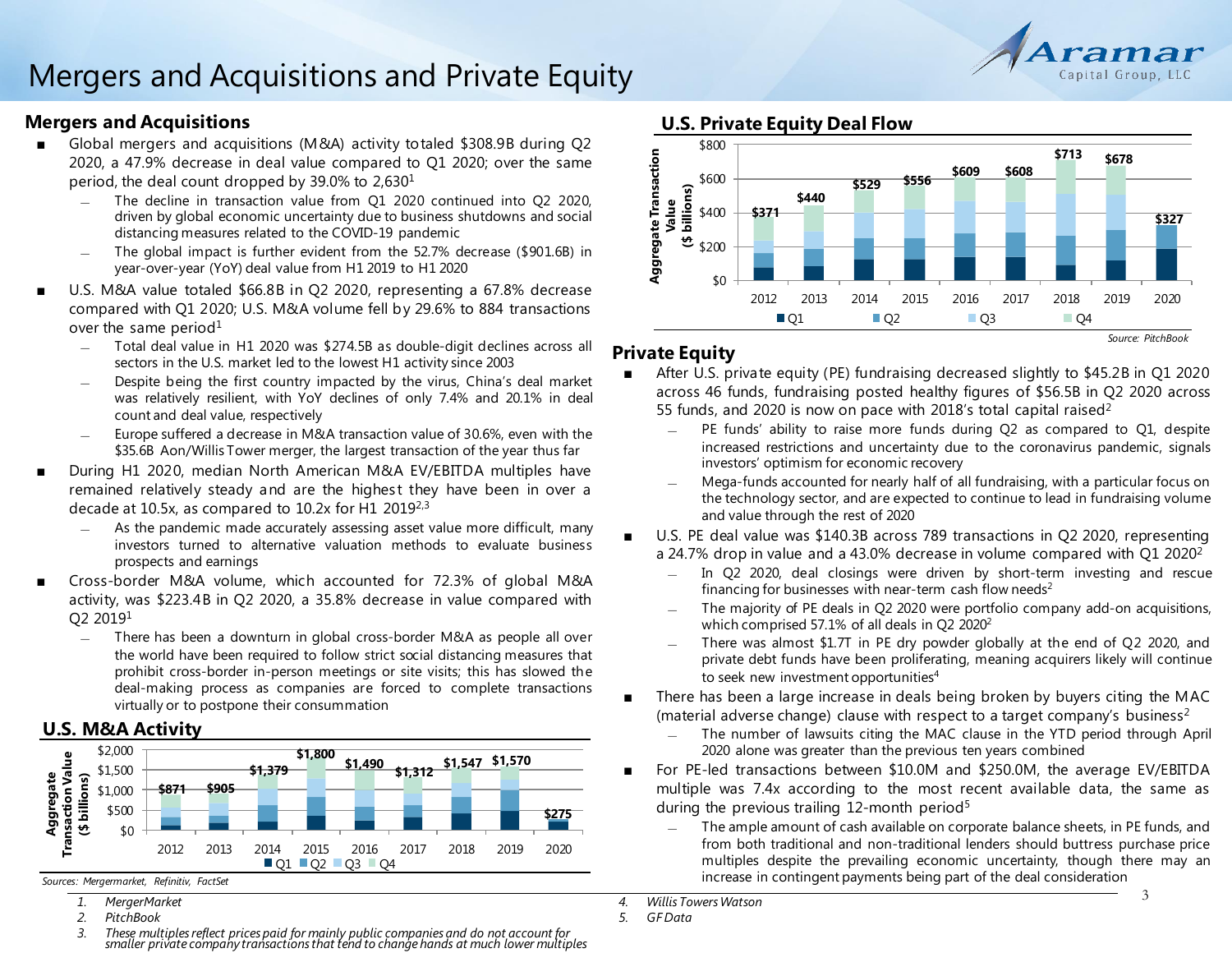

#### **Venture Capital Investing**

- In Q2 2020, investments in U.S. venture capital (VC)-backed companies totaled \$34.3B across 2,197 transactions, an increase in value of 19.5% and an increase in transaction volume of 55.9%, respectively, as compared with Q2 2019<sup>1</sup>
	- Surprisingly, late-stage VC deals, which are typically more exposed to market volatility, exceeded early-stage deals by volume; such activity in 2020 is expected to outpace 2019, which set the previous record for U.S. late-stage VC financings
	- Q2 2020 recorded 67 mega-deals, a 4.7% increase compared with Q1 2019
- Q2 2020 saw a slowdown in VC exits, with only 147 consummated worth a total of \$21.2B; IPOs made up the largest exit strategy in the quarter, supplanting acquisitions as the primary vehicle in Q1 2020<sup>1</sup>
	- 12 of these exits exceeded \$500M, extending the growth of that size bucket as a percentage of the total on both a deal count and value basis to 29.3% and 91.4%, respectively
	- There were 16 VC-backed IPOs in Q2 2020; IPO exit activity increased by 60% from Q1 to Q2, but still is likely to drop drastically in 2020 below the 80+ IPO exits seen in both 2018 and 2019
- Corporate VC participation fell from the levels of Q1 2020; 26.0% of U.S. VC transactions completed in H1 2020 had participation from a corporate venture  $arm<sup>1</sup>$
- Median pre-money valuations for foodtech startup VC capital raises in H1 2020 were up more than 140% YoY due to perceived weaknesses in traditional supply chains and accelerated adoption timelines for new technologies<sup>1</sup>
- Global VC investments rose from  $$61.0B$  in Q1 2020 across 4,260 transactions to \$62.9B in Q2 2020 across 4,502 transactions<sup>2</sup>
	- Given the difficulties surrounding international travel, many VC investors are expected to focus more on opportunities in their local markets, which could have a negative impact on VC investment in countries and territories that rely significantly on international investments

#### **U.S. VC Deal Value per Industry (\$ millions): Q2 2020**



#### **PIPE Investing**

- There were 738 U.S. private-investments-in-public-equity (PIPEs) valued at \$42.9B in Q2 2020, an increase in volume and value of 44.4% and 70.2%, respectively, as compared with Q2 2019 $3$ 
	- ― This increase was due to businesses seeking capital-raising alternatives during heightened market volatility (a similar trend observed as a result of the 2008-2009 financial crisis)<sup>4</sup>

#### **U.S. PIPE Activity**



*Source: Placement Tracker*

#### **Equity Markets and Corporate Earnings**

- Equity markets experienced their best quarterly returns in 20 years in Q2 2020 due to aggressive government stimulus and policies, public optimism about a vaccine, and surprisingly resurgent economic data<sup>5</sup>
	- The S&P 500 rose 20.5% during Q2 2020 due to strong performance in the consumer discretionary, information technology, energy, and materials sectors, all of which exceeded the S&P 500 composite return individually by at least 5.5%
	- ― The sectors with weaker relative performance were utilities, consumer staples, financials, real estate, and health care
	- ― The ten biggest firms in the S&P 500 accounted for 29.0% of the index of the end of July, the highest percentage in at least 40 years and up from 22.7% at the end of 2019<sup>6</sup>
- Based on results from 63% of companies in the S&P 500 that have reported Q2 2020 corporate earnings, their earnings have exceeded expectations by 21.8%, which is above the five-year average of  $4.7\%$ <sup>7</sup>
	- Of the companies that have reported, 84% had a positive EPS surprise
	- Analysts predict YoY quarterly earnings will decline by 22.9% in Q3 2020 and 12.1% in Q4 2020, but grow by 13.4% in Q1 2021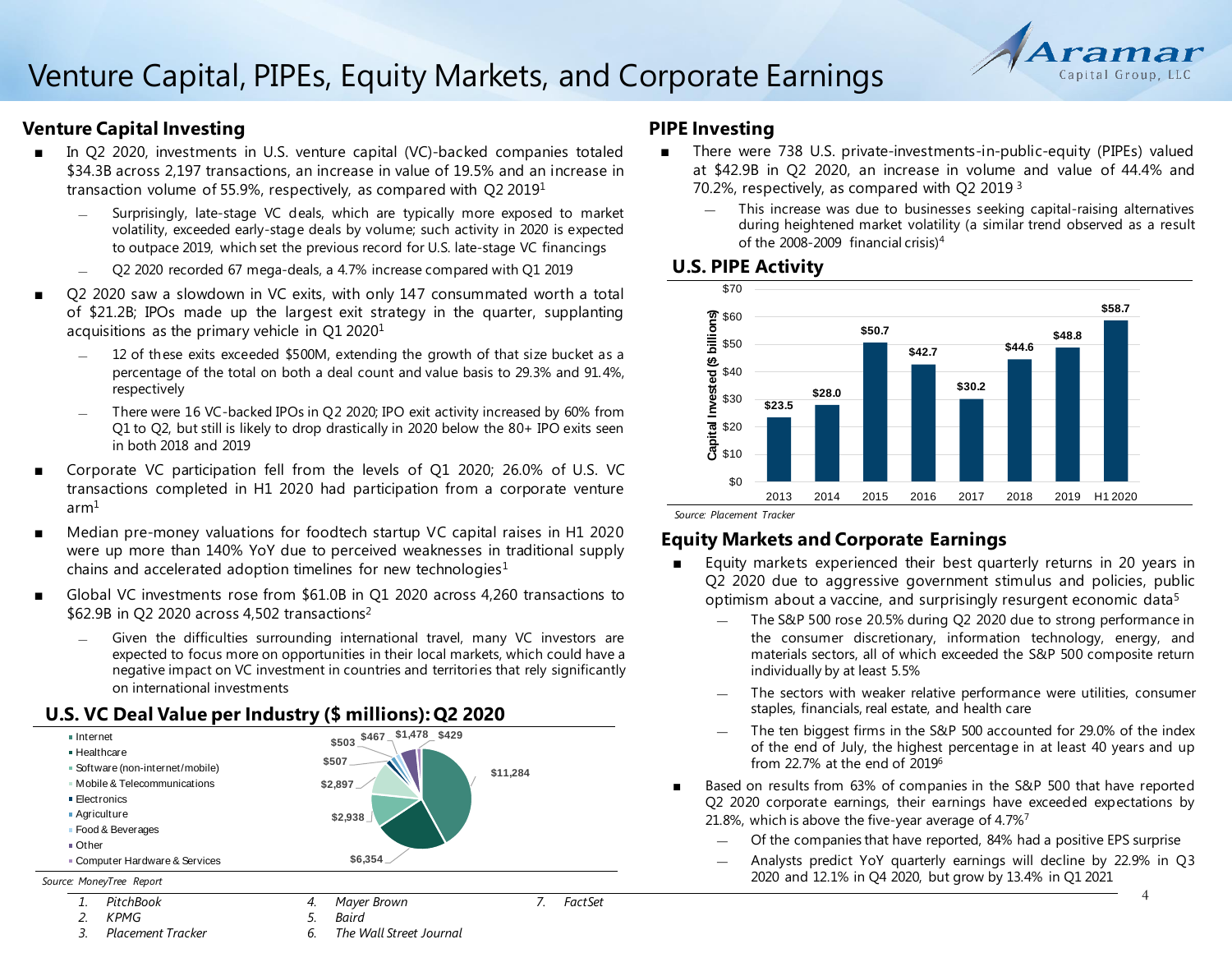

#### **Debt Capital**

- The yield on the Barclays U.S. Aggregate Bond Index was 2.9% at the end of Q2 2020, 0.1% higher than the 2.8% yield at the end of 2019, but 1.3% lower than the 4.2% yield seen at the market bottom on March  $20^{th}$  1.2
- The Barclays Investment Grade U.S. Corporate Bond Index recorded a return of 9.4% in Q2 2020, an increase from the -3.6% return in Q1 2020<sup>1</sup>
	- There were over 1,250 investment-grade issuances during H1 2020 for a total value of over \$1.2T, 69% and 103% increases from H1 2019, respectively<sup>3</sup>
	- Nearly 75% of these issuances were priced at a discount, with a median yield of 3.1%, and were primarily in the financial, energy, utilities, and mining sectors<sup>3</sup>
	- ― Investment-grade corporate bonds rebounded as a result of swift support from central banks around the world, careful reopening of the global economy, strong technicals, and an increase in oil prices $1$
	- U.S. corporate bond spreads in comparison to similar-maturity Treasuries rose from under +100 bps at end-of-year 2019 to a high of 370 bps in mid-March, before dropping to  $+150$  bps at the end of Q2 2020<sup>1</sup>
- Total U.S. bond issuances for Q2 2020 were \$3,112.6B, a 27.8% increase from the Q1 2020 level of \$2,435.0B, and a 58.7% YoY jump from Q2 2019<sup>4</sup>
	- The largest contributor was the issuance of U.S. Treasury securities, with total issuances of \$898.3B, representing a YoY increase of 24.2%
	- ― Issuances of corporate debt, mortgage-related, and federal agency securities increased by 151.7%, 99.1%, and 22.0%, respectively, in Q2 2020
- Total convertible security issuances for Q2 2020 reached a record level of \$57.9B, a 299.3% increase from the Q1 2020 level of \$14.5B, and a 307.7% YoY increase from Q2 2019<sup>5</sup>
- Guggenheim Investments projects the U.S. speculative-grade default rate to reach 15% during this downturn, which would be higher than during the recessions of 1990, 2002, and 2009<sup>6</sup>

#### **\$449 \$2,224 \$1,935 \$1,652 \$1,479 \$1,426 \$731 \$550 \$346 \$2,685 \$1,875 \$2,116 \$1,656 \$1,373 \$1,417 \$649 \$989 \$517 \$426 \$307 \$682 \$2,935 \$202 \$103**  \$0 \$500 \$1,000 \$1,500 \$2,000 \$2,500 \$3,000 \$3,500 Municipal U.S. Treasury Mortgage-Related Corporate Debt Federal Agency **Securities** Asset-backed 2017 2018 2019 H1 2020 *Source: SIFMA 1. Prudential 2. Bloomberg 3. PwC 4. SIFMA 5. Ernst & Young 6. Guggenheim Investments 7. SPAC Research*

### **Issuances in the U.S. Bond Market (\$ billions)**

#### **IPO Market**

- Q2 2020 saw 186 IPOs globally with proceeds of \$41.1B, representing a 39.2% YoY decrease in deal volume and a 32.2% decline in deal proceeds, mostly taking place on Asia-Pacific and U.S. exchanges<sup>5</sup>
	- While COVID-19 significantly hurt IPO activity in H1 2020, activity remained strong across certain sectors, such as technology, industrials, and healthcare
- The U.S. IPO market saw 40 IPOs raising a total of \$15.1B in Q2 2020; the number of IPOs dropped by 38% compared to Q2 2019, while the total capital raised was 45% lower<sup>5</sup>
	- Despite risk aversion and volatility due to COVID-19, there was a strong rebound in IPO activity in June 2020, which is expected to continue into the second half of the year
	- IPO activity is subject to ongoing uncertainties, including the U.S. election, Brexit, U.S. and China trade disputes, and a possible second wave of COVID
	- While prior election years have shown IPO activity to peak during the first half of the year, the recent market volatility could indicate that issuances will jump in H2 2020
- Blank-check companies (SPACs) raised \$19 billion across 50 offerings in H1 2020, with an average size of nearly \$380 million, as compared to \$13.6 billion across 59 offerings in all of 2019 and only \$1.4 billion in 10 listings back in 2013<sup>7</sup>
	- ― Virgin Galactic, DraftKings, and Nikola are among the notable companies that opted to merge into SPACs

#### **IPO Market Activity by Volume YTD through June**



### **Lending Market**

- Issuances of middle-market loans were initially halted due to the COVID-19 pandemic; however, conditions improved in Q2 2020 following the implementation of government stimulus $8$ 
	- Yields increased, covenants were tightened, and overall leverage levels declined, as new credit issuances picked up in May 2020 in favor of lenders
	- Strong access to liquidity became key as borrowers with low-to-no revenues drew down heavily on existing revolvers in order to build cash cushions
	- The S&P/LSTA Leveraged Loan Index's default rate crossed above its historic average of 2.85% for the first time in more than five years, rising to 3.23%

*Source: EY Global IPO Trends*

*8. S&P Global Market Intelligence*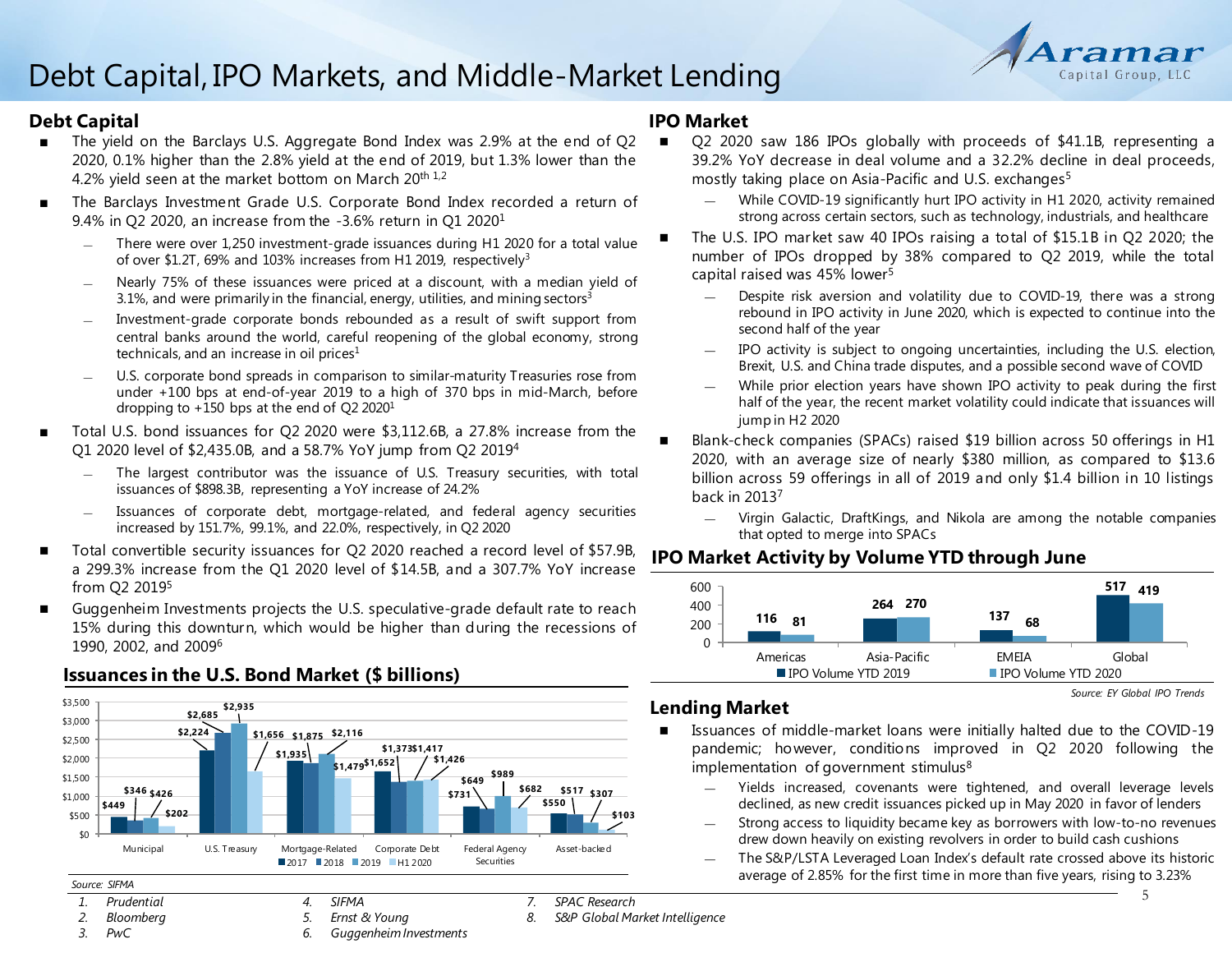## Shaping the New Normal – Changing Working Practices for Good

From our morning commute, to the way we structure and conduct meetings, many of our working practices are guided by routine behaviors. Occasionally, these working practices are modified and new behaviors are established. When these new behaviors are repeated in a consistent context, new working practices can be formed.

#### **DISRUPTING ESTABLISHED WORKING PRACTICES**

What is unique about the situation that has emerged as a result of COVID-19 is that working practices in millions of businesses around the world have been disrupted, more or less overnight, by an external shock. And direct disruption of these routines, or the cues that "trigger" them, can be one of the most powerful ways of changing deeply ingrained behaviors which might otherwise continue to operate on auto-pilot.

One example of the power of this kind of external shock occurred in London in 2014, when London tube drivers went on strike, forcing millions of commuters to change their method of transport. Some found that they could get a bus instead of their usual underground train; some people walked or cycled; and others worked from home. After the strike had finished and commuters could once again use the underground, researchers found that around 5% of these commuters never returned to their original routes. A minority of commuters had discovered that there were superior options available.

But the London commuter example holds an important lesson for us. It is that while some people did indeed change their daily commute for good, the vast majority did not. Although disruption can momentarily shift our behavior, embedding and maintaining it requires active management and planning as we transition to the "new normal."

#### **THE EMERGENCE OF NEW WORKING PRACTICES**

#### **The move to virtual forms of communication**

Throughout the COVID-19 outbreak, most face-to-face meetings have moved to video conferencing platforms, which have experienced record numbers of users and downloads. Zoom's number of daily users increased to more than 200 million in March 2020 from a previous maximum monthly total of 10 million.

This shift to virtual forms of communication has called into question many related organizational routines, such as the frequency of in-person meetings and the need and frequency of business travel. This disruption is affecting the highest levels of international government, with G20 leaders now holding key discussions online. COVID-19 is also reshaping the landscape of business conferences, a trillion-dollar industry before the pandemic. While some companies have opted to postpone such events indefinitely, others are making plans to host them virtually. Many trade shows may not even survive; they already had been experiencing declines because of the advent of e-commerce and the consolidation among buyers and industry groups that attend such shows.

In the M&A and financing arena, business sellers and securities issuers and their investment bankers routinely hosted in-person meetings for potential acquirers and investors. The excitement generated by live meetings and the perceived importance of face-to-face interaction have been considered vital by all parties. The broad adoption of video conferencing, even by oldschoolers, has turned these routines on their head. Seeing the whites of someone's eyes across a table or room rather than on a video monitor isn't quite as critical as once thought.

#### **Restructuring business meetings**

There is another dimension to the way we meet that has been disrupted throughout the COVID-19 pandemic: the purpose, content, and structure of meetings, which are heavily routinized, are now being thrown into question. Here again, we are seeing both disruption to our previous working practices and new practices emerging in some areas. These include rapid all-staff virtual meetings to kick off the day; a tendency to have shorter outcome-oriented discussions by phone or video call to problem solve through the day; and an end to in-person brainstorming or conferences.

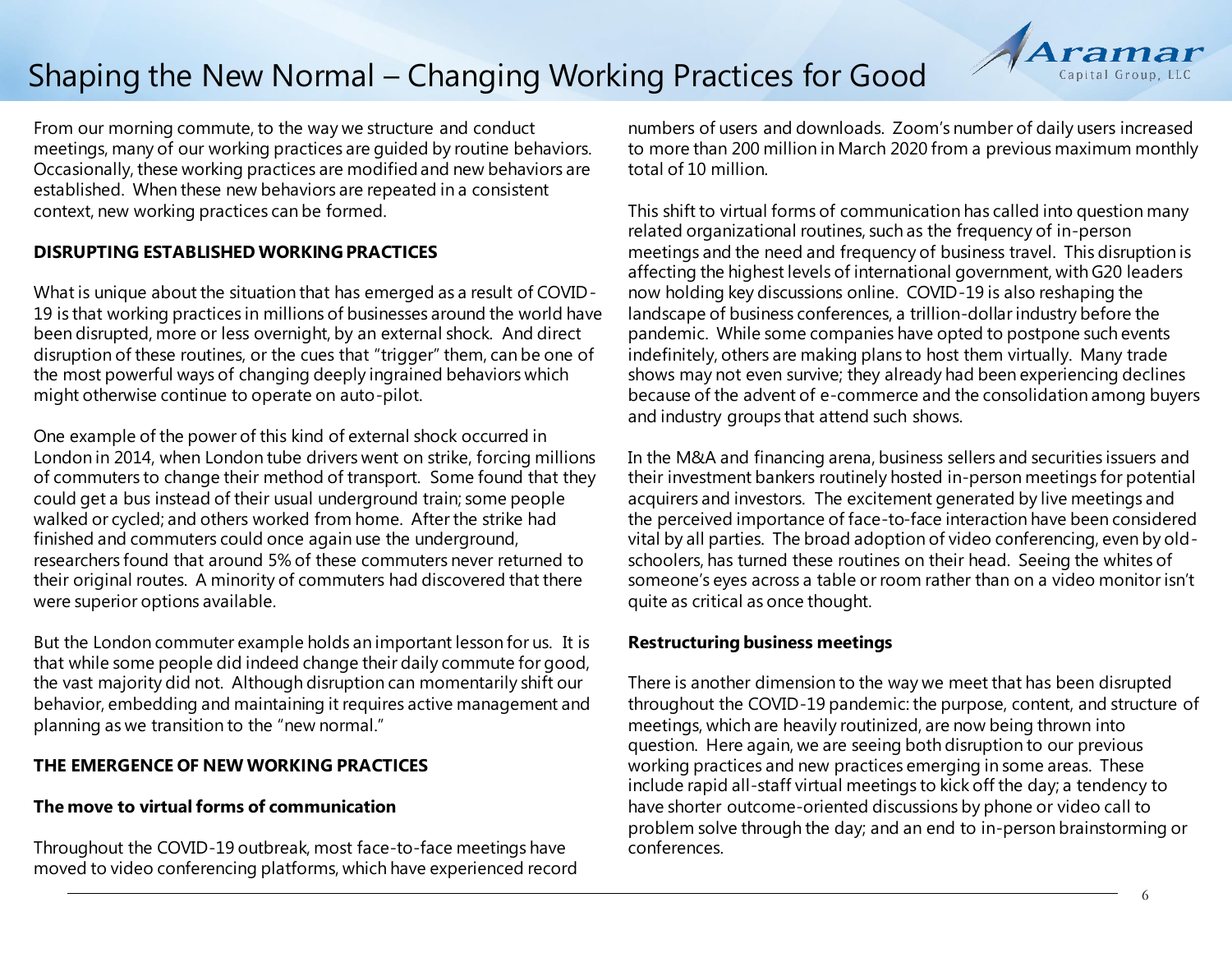# Shaping the New Normal – Changing Working Practices for Good

What is clear is that business professionals around the world are dissatisfied with the way in which meetings have historically operated within their organization. One recent study indicated that 67% of professionals feel that they are required to participate in an excessive volume of unproductive meetings. Other surveys show that meetings are generally perceived to be inefficient ways of managing work and often lack purpose.

Despite apparently broad agreement that meetings (whether virtual or inperson) are not utilized in a particularly efficient manner, they have become a deeply embedded working practice for countless organizations worldwide, presenting tremendous inertia to the development of more efficient working routines.

As we enter the post-COVID environment, it therefore makes sense to consider how we organize meetings to update colleagues, generate new ideas, and make decisions. The research in this area shows that it can start with considering elements as simple as attendance lists, the duration of meetings, and pre-meeting preparation steps. In these areas, employees often default to established routines within meetings, for example by following routine scripts or blocking off a set amount of time (meetings in the U.K. and U.S. invariably last one hour, regardless of variation in the amount of content to be discussed). The ubiquitous use of online calendars is likely to have exacerbated these phenomena. A meeting that seeks to generate new ideas can benefit hugely by encouraging people to develop ideas independently from one another before coming together as a group.

#### **Transforming business models and practices**

The shift in business models has significant implications for organizational routines and may require organizations to develop a familiarity and comfort with integrating third-party vendors for key business services like payment processing, delivery services, information technology, and so on.

**HOW CAN ORGANIZATIONS EMBED NEW WORKING PRACTICES?**



Capital Group, LLC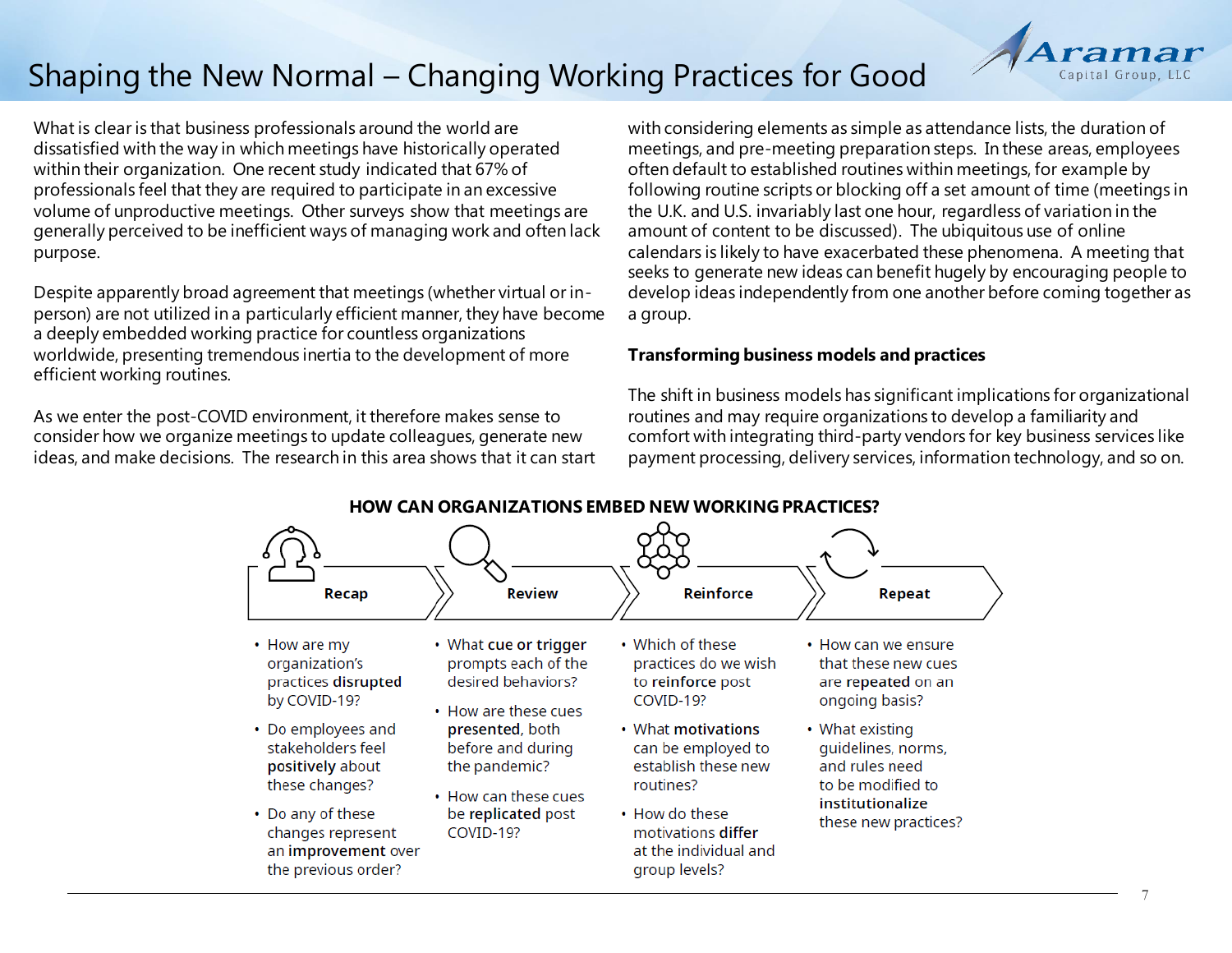# Shaping the New Normal – Changing Working Practices for Good



When disruption is as widespread as it has been under COVID-19, a good starting point is to conduct an audit of new routines, behaviors, and practices among employees. The objective of this audit is to understand the ways in which meaningful changes to working practices and routines have been introduced — and to identify those with the potential to be converted into long-term embedded ways of working.

This will be a useful moment to reflect on normal ways of work that have been set aside temporarily — business travel, for example — and to determine if any might be ripe for reform. New practices are not innate but learned. As such, it is important to understand the specific cues which trigger the new behaviors that we have identified as being positive. As lockdowns are rolled back around the world, we should seek to preserve or recreate these same cues in order to maintain the positive behaviors.

Organizations should ensure that teams that seek to maintain desired routines feel rewarded for doing so. Behavioral science findings suggest that employees may respond more positively to "intrinsic" rewards rather than "extrinsic" financial incentives. Intrinsic rewards are nonfinancial benefits that appeal to an individual's desire to do the right thing and/or feel included or acknowledged. Although different activities require different lengths of time to effectively embed, Oliver Wyman internal analysis suggests that, in organizational settings, it typically takes around three months before we start to see the emergence of a genuine working practice.

#### **A CALL TO ACTION FOR ORGANIZATIONS**

When the worst of the pandemic has passed, a new "normal" life will slowly return. This is therefore a critical moment for organizations that seek to learn from and embed the lessons of the shutdown in everyday operations. As consumers and employees return to their previous ways of life, they are making conscious decisions every day about whether to embrace tenuous new habits that were formed under lockdown conditions or to return to the previous well-established work patterns.

For organizations that saw significant disruption during the COVID-19 lockdown, every day that passes without a concerted effort to acknowledge, assess, and activate new practices and routines represents a risk of lost opportunity. As we have described in this article, these new practices can be embedded relatively quickly if repeated in a consistent context, as part of a consistent routine, in response to a recurring trigger.

#### **About the Authors and Oliver Wyman:**

*Co-Authors: Abishek Sharma is a Partner in the firm's MEA Public Sector practice and focuses on employment, quantified economic analysis and government performance; Kevan Jones is a Partner based in Oliver Wyman's*  London office, where he leads the firm's cultural and leadership work; and *John Bennett is an Engagement Manager in the Public Sector practice in the UAE.*

*Oliver Wyman is a leading international management consulting firm that combines deep industry knowledge and expertise to develop strategies and create breakthroughs for clients. Founded in 1984, the firm has more than 60 offices in Europe, North America, the Middle East, and Asia-Pacific, employing over 5,000 professionals.*